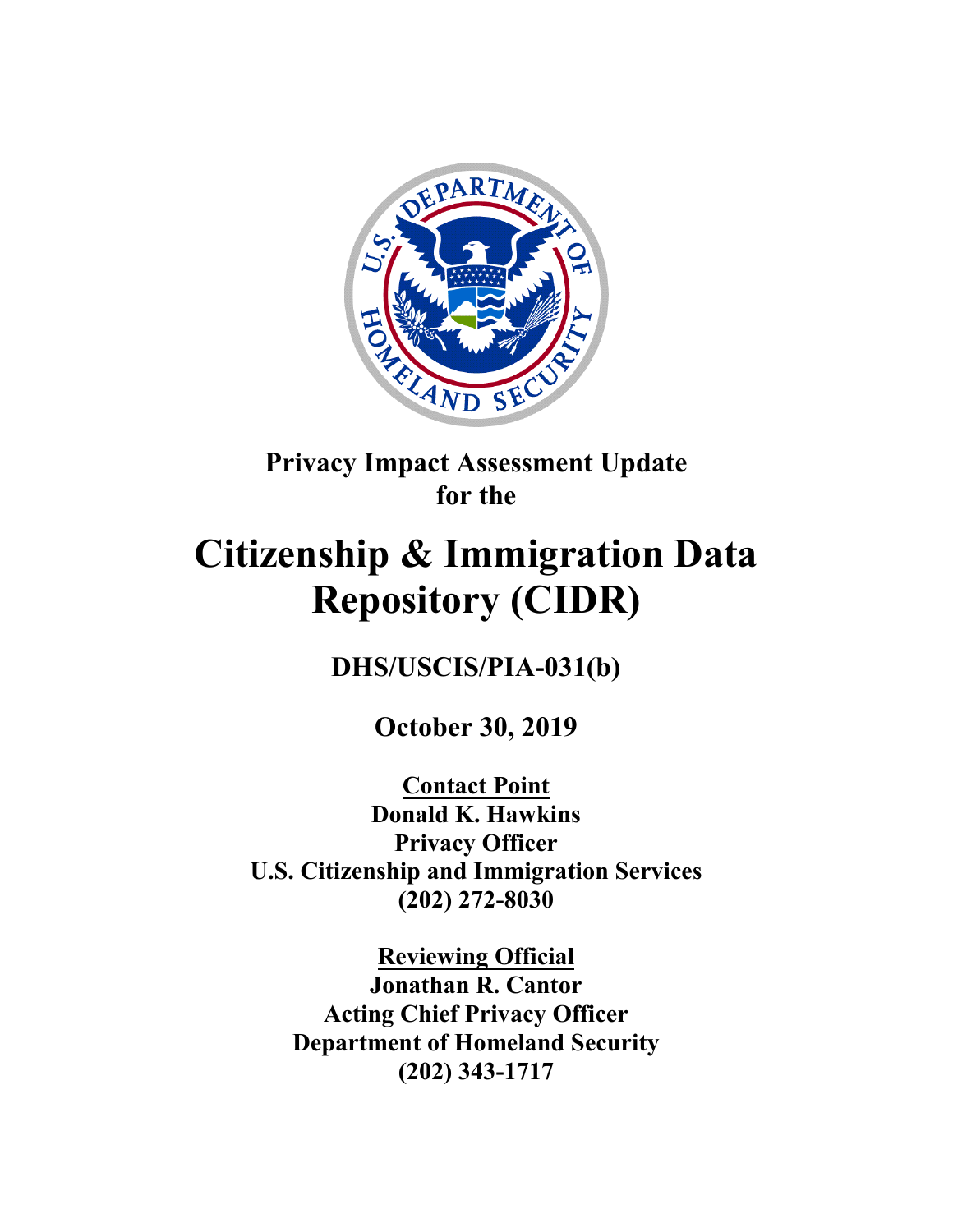

## **Abstract**

U.S. Citizenship and Immigration Services (USCIS) developed the Citizenship and Immigration Data Repository (CIDR) to enable authorized USCIS users to efficiently query multiple USCIS benefits administration systems from a single entry point. CIDR allows for the vetting of USCIS immigration request information for indications of possible immigration fraud and national security concerns, detecting possible fraud and misuse of immigration information or position by USCIS employees for personal gain or by coercion, and responding to requests for information (RFI) from the Department of Homeland Security (DHS) Office of Intelligence and Analysis (I&A) or the federal intelligence community (IC) and law enforcement community (LE) members that are based on classified criteria. USCIS is updating this Privacy Impact Assessment (PIA) to (1) document a change in CIDR's data sources and (2) redefine the Office of Security and Integrity's (OSI) use of CIDR.

### **Overview**

 $\overline{a}$ 

U.S. Citizenship and Immigration Services (USCIS) collects, tracks, and stores large amounts of information related to administering and processing benefit requests for all immigrant and nonimmigrant benefits (hereafter referred to as "immigration requests"). USCIS maintains a number of electronic systems to facilitate these purposes. The Citizenship and Immigration Data Repository (CIDR) consists of replicated data from the USCIS IT source systems used to process immigrant and nonimmigrant applications and petitions, or other immigration requests. USCIS developed CIDR, hosted on Department of Homeland Security (DHS) classified networks, in order to make information from these USCIS systems available to authorized USCIS personnel to perform federated searches of the data, as well as comprehensive analysis of large data sets, for the purposes of: (1) vetting USCIS immigration request information for indications of possible immigration fraud, public safety, and national security concerns; (2) detecting possible fraud and misuse of immigration information or position by USCIS employees; and (3) responding to requests for information (RFIs) from the DHS Office of Intelligence and Analysis (I&A) or law enforcement (LE) and the Intelligence Community (IC) that are based on classified criteria.

In its initial deployment, USCIS CIDR ingested data from Computer Linked Application Information Management System 3 (CLAIMS  $3$ )<sup>[1](#page-1-0)</sup> with the intent to add additional data sets incrementally, as described in the January [2](#page-1-1)017 PIA.<sup>2</sup> For efficiency purposes, USCIS relied on a

<span id="page-1-0"></span><sup>&</sup>lt;sup>1</sup> CLAIMS 3 is an electronic case management application that tracks and manages the adjudication process for most immigration request filings with the exception of naturalization, intercountry adoption, and certain requests for asylum and refugee status. For more information, *see* DHS/USCIS/PIA-016(a) Computer Linked Application Information Management System (CLAIMS 3) and Associated Systems, *available at* [www.dhs.gov/privacy.](http://www.dhs.gov/privacy)

<span id="page-1-1"></span><sup>2</sup> *See* DHS/USCIS/PIA-031(a) CIDR, *available at* [www.dhs.gov/privacy.](http://www.dhs.gov/privacy)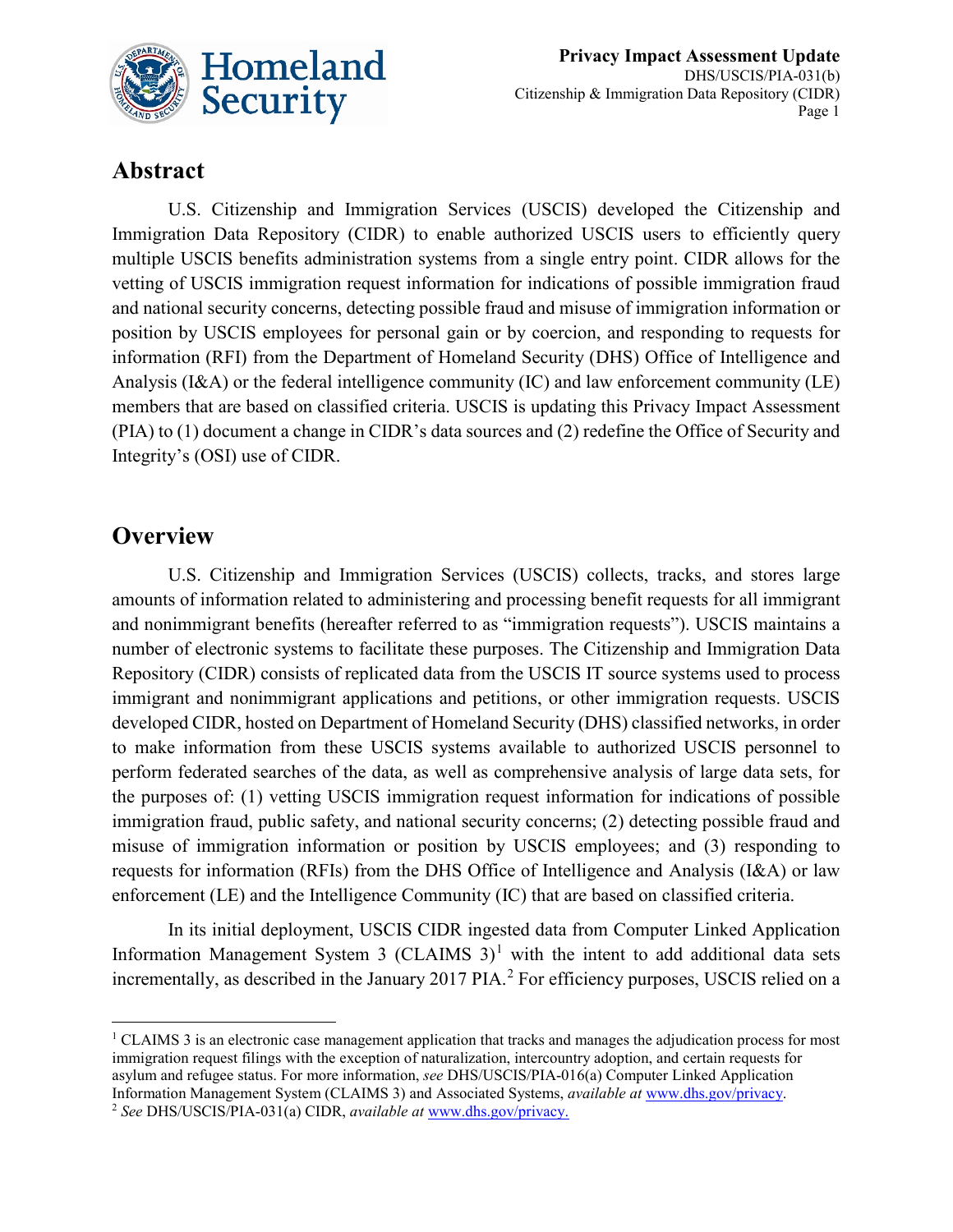

connection between CIDR and the Service Center Computer Linked Application Information Management System (SCCLAIMS) to receive the exact copy of the CLAIMS 3 data on a daily basis. USCIS also planned to rely on this connection to receive the future data sets beyond CLAIMS 3 (e.g., Central Index System). This connection enabled USCIS to use CIDR in support of the USCIS mission. For example, the USCIS Office of Security and Integrity (OSI) uses data from CIDR and its source system audit logs to conduct investigations of possible fraud and misuse of immigration information or position by USCIS personnel.

# **Reason for the PIA Update**

USCIS is updating this Privacy Impact Assessment (PIA) to (1) document a change in CIDR's data sources and (2) redefine OSI's use of data from CIDR to identify indicators<sup>[3](#page-2-0)</sup> of fraud or misrepresentation in the management or operations by USCIS personnel.

#### **Updated CIDR Data Sources**

USCIS previously relied on a connection between CIDR and SCCLAIMS to receive the CLAIMS 3 data set. With this update, CIDR now connects with the Enterprise Citizenship and Immigrations Services Centralized Operation Repository (eCISCOR), a collection of databases on the unclassified network that serves as both a data warehouse and data hub for systems requiring data from other systems for operations, as its primary data source to access CLAIMS 3 data and to access the planned future data sets.<sup>[4](#page-2-1)</sup> eCISCOR stores incrementally updated copies of transactional source systems' data for use by DHS end-users for reporting, analytic, and data sharing purposes. USCIS relies on extracting data via eCISCOR, rather than directly from the source systems, to reduce disruptions to and strain on the source systems.

eCISCOR accesses source system data and translates it from the source system format to a readable format for consumption by CIDR using a cross-domain solution (CDS). The CDS facilitates the transfer of unclassified data from eCISCOR to CIDR on the classified network. USCIS configures an automated job that retrieves the unclassified data and facilitates its transfer to CDS. The CDS then extracts the data, validates, scans, and transfers it to the classified domain. The transferred data files are never copied by the CDS, and the CDS only logs "who, when, and what" was transferred.

USCIS is undergoing a legacy system modernization effort to achieve paperless processing of immigration requests, automation, and to improve business operations. As a result of this

<span id="page-2-0"></span><sup>3</sup> Indicators, sometimes referred to as triggers or policies, will be reviewed by internal USCIS oversight offices—or the DHS Insider Threat Oversight Group (ITOG)—to ensure adequate protection of employee privacy, civil rights, and civil liberties*. For more information see* DHS/ALL/PIA-052 DHS Insider Threat Program *and subsequent updates*, *available at* [www.dhs.gov/privacy.](http://www.dhs.gov/privacy)

<span id="page-2-1"></span><sup>4</sup> *See* DHS/USCIS/PIA-023(b) eCISCOR, *available at* [www.dhs.gov/privacy.](http://www.dhs.gov/privacy)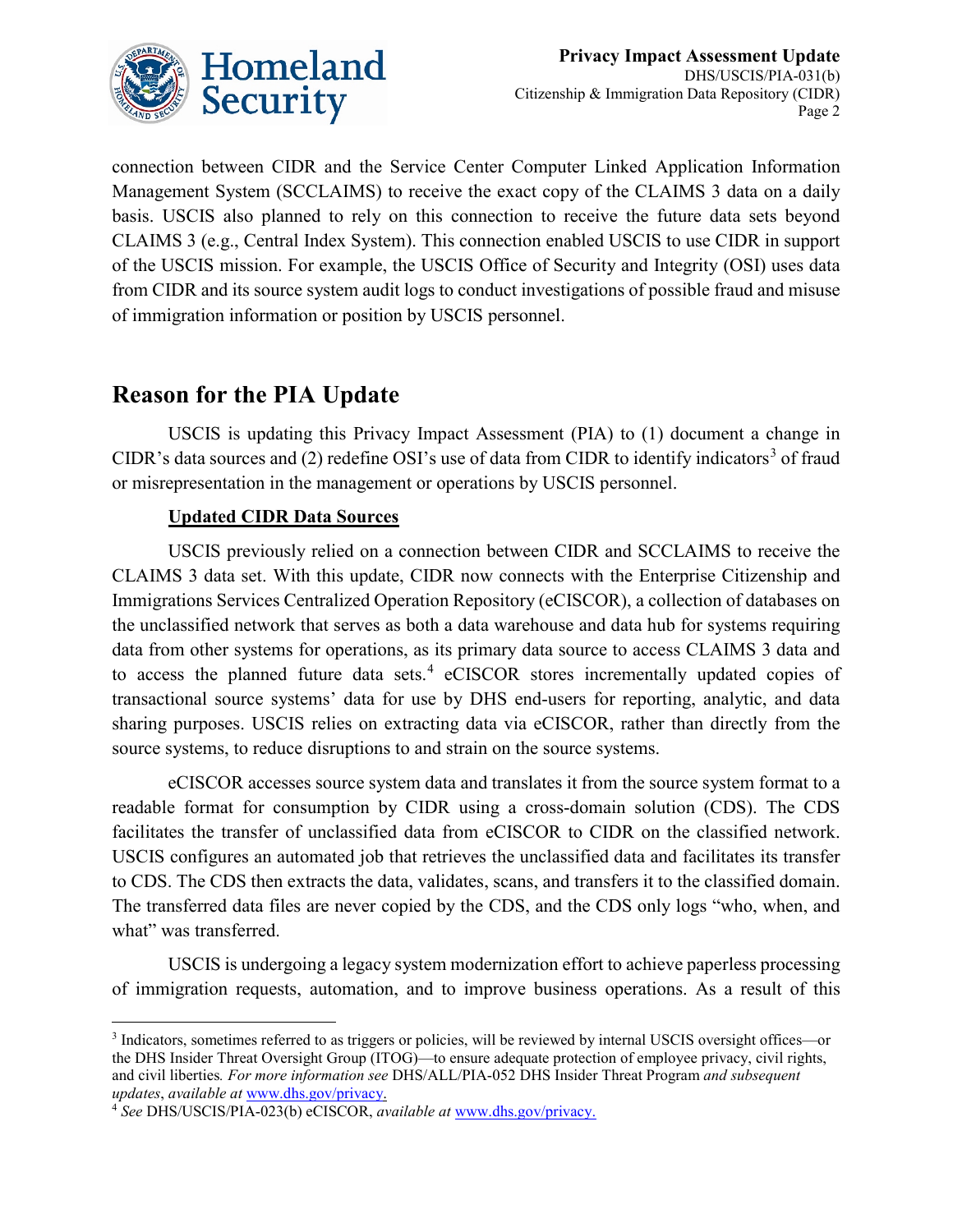

modernization, some of the systems originally identified as data sources for CIDR have been updated or replaced. For example, the previous DHS/USCIS/PIA-031(a) CIDR PIA discussed a future receipt of data from the Refugees, Asylum, and Parole System (RAPS) Asylum Prescreening System (APSS). These systems have now been decommissioned and replaced by a modernized system known as Global.<sup>[5](#page-3-0)</sup> Currently, CLAIMS 3 is the only data set ingested into CIDR. As the planned future data sets are ingested into CIDR, USCIS will update Appendix A of this PIA.

#### **OSI's use of CIDR**

 $\overline{a}$ 

DHS/USCIS/PIA-031(a) previously identified the OSI Protective Intelligence Branch (PIB) as a user of CIDR. Due to organizational changes within OSI, PIB is no longer being referenced as a sole user of CIDR. Instead, USCIS is updating this PIA to state that CIDR will be used by OSI in support of fulfilling the statutory requirements of Section 453 of the Homeland Security Act.<sup>[6](#page-3-1)</sup>

In order to fulfill the requirements of Section 453(b)(2), USCIS is developing a means to detect instances of fraud or corruption in the management and operations of USCIS. For example, to proactively detect if/when USCIS Adjudications Officers and/or Supervisory Adjudications Officers are attempting to manipulate the immigration system, OSI seeks to use proactive analytical capabilities to identify anomalies across USCIS programs that might indicate corruption or fraud in the management or operations of USCIS.<sup>[7](#page-3-2)</sup>

CIDR provides OSI with the ability to access information that in the past may have been extremely difficult or impossible to extract from legacy immigration benefit systems. Pursuant to its statutory obligation to identify insider fraud and corruption risk, OSI plans to use that information from CIDR as a faster and more efficient means of accessing and analyzing adjudications data. CIDR maintains limited information on the users of the underlying USCIS source systems through audit logs. Using the source system audit logs, OSI can use the data from CIDR to discover linkages in which an employee, either for personal gain or by coercion, may be attempting to manipulate the immigration system. USCIS has previously encountered employee and contractor manipulation that could have been identified earlier using data from CIDR. For example, a former USCIS contractor accepted bribes in exchange for replacing the names of legitimately-naturalized citizens in USCIS systems with the names of those who had offered him

<span id="page-3-0"></span><sup>&</sup>lt;sup>5</sup> Global operates in a cloud-based environment, to serve as the primary IT case management system for the administration of affirmative asylum, Nicaraguan Adjustment and Central American Relief Act (NACARA) § 203, withholding of removal under the terms of a settlement agreement reached in a class action, credible fear, and reasonable cases. *See* DHS/ALL/PIA-027 USCIS Asylum Division, *available at* [www.dhs.gov/privacy.](http://www.dhs.gov/privacy) <sup>6</sup> Pub. L. 107-296.

<span id="page-3-2"></span><span id="page-3-1"></span><sup>7</sup> OSI provides leadership in the management of security within USCIS to protect employees, facilities, assets, and information to advance the USCIS Mission by ensuring effective, efficient, and continual operations. OSI derives its authority from relevant sections of the Homeland Security Act of 2002 (Pub. L. 107-296 (a)(2) & (b)(2)).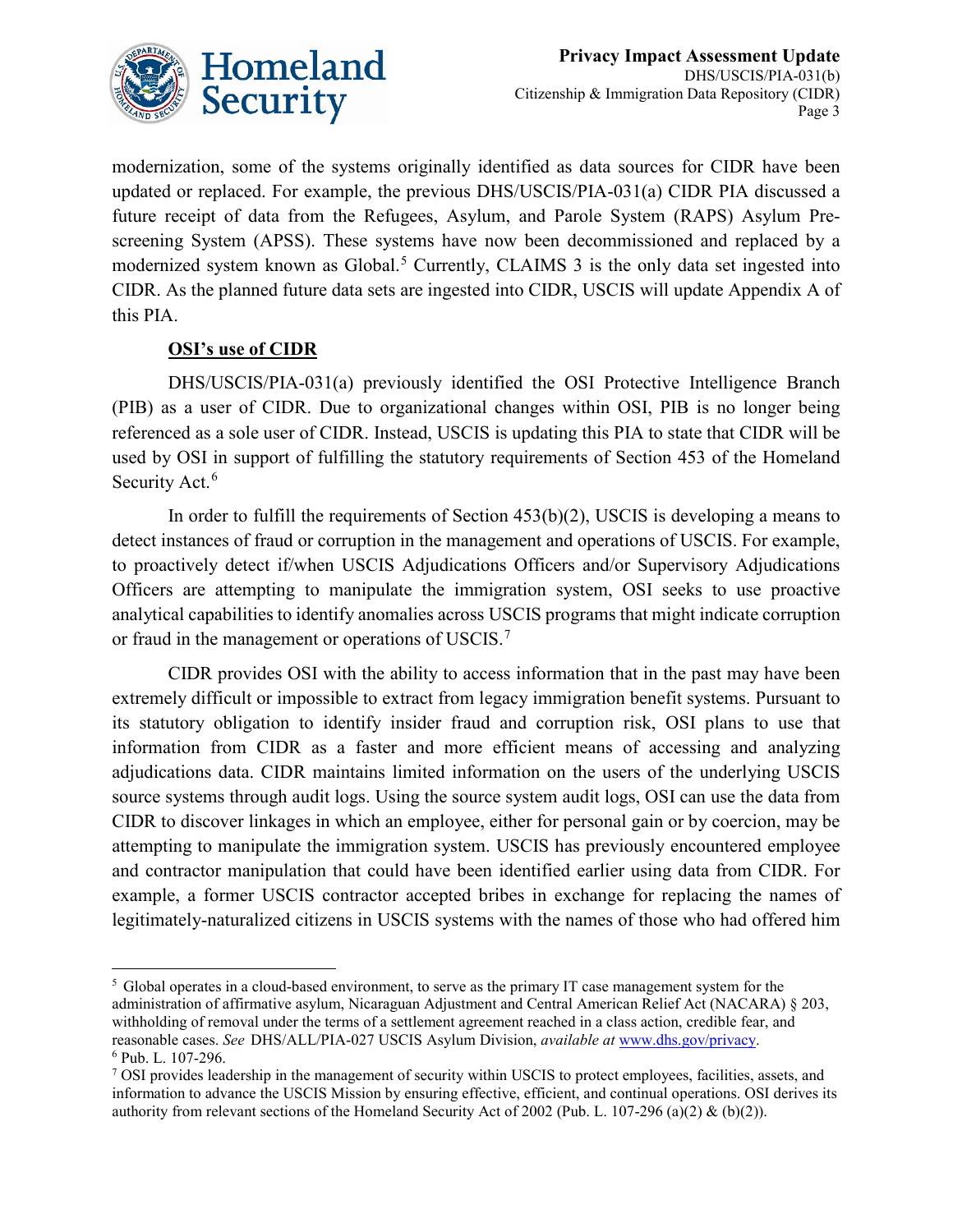

 $\overline{a}$ 

bribes. The former contractor's activities were conducted after hours and on weekends in order to avoid detection. In another case, a former Supervisory Adjudicator accepted bribes in exchange for favorably adjudicating naturalization cases. It is unusual for a Supervisory Adjudicator to perform adjudications. The use of data from audit logs reveals patterns and trends that could reveal this type of employee misconduct.

OSI uses the data from CIDR to conduct its analytical process outside of CIDR, which will be documented in a forthcoming PIA. OSI is coordinating with related stakeholders to develop triggers<sup>[8](#page-4-0)</sup> that, based on previous incidents, could indicate internal fraud or corruption. OSI's analysts will perform analytics on data from CIDR based on those patterns and refer anomalous incidents to the appropriate stakeholder (e.g., DHS Office of Inspector General, USCIS Office of Investigations,<sup>[9](#page-4-1)</sup> USCIS Fraud Detection and National Security Directorate (FDNS)) for review and investigatory action, if necessary. Furthermore, upon identifying anomalies indicating a systemic risk to the immigration system, OSI will incorporate internal controls mechanisms designed to combat those risks into its annual self-inspection process.

Previously, the underlying systems audit logs were retrievable by the Performance Issuance and Control System (PICS) ID.<sup>[10](#page-4-2)</sup> With this update, USCIS is expanding the source system user data fields that are searchable/retrievable in CIDR (e.g., Adjudicator/User ID, Last Name, First Name, Title, Location, First Line Supervisor, and Field Office Director). The expanded data elements are not new data elements. Rather, they are existing source system data elements that may now be used to retrieve information within the audit logs since the PICS ID is no longer used throughout the Department.

<span id="page-4-0"></span><sup>&</sup>lt;sup>8</sup> Triggers will be created based off previous incidents. For example, USCIS can create triggers to identify any changes made to a closed case, changes to adjudicated fields during weekends, or unusual adjudication activity by supervisory employees, or any anomalous activity by users on USCIS systems when certain conditions are met. These triggers will allow for OSI to detect unusual activity and take action early on and automatically or manually review incidents to determine if the anomalous activity is indicative of an insider threat. USCIS will work with internal USCIS oversight offices—or the DHS Insider Threat Oversight Group (ITOG)—to ensure adequate protection of employee privacy, civil rights, and civil liberties when developing these triggers. For more information *see* DHS/ALL/PIA-052 DHS Insider Threat Program and *subsequent updates*, *available at* [www.dhs.gov/privacy.](http://www.dhs.gov/privacy) <sup>9</sup> In July 2018, USCIS announced the organizational realignment of the OSI Investigations Division (INV) to an independent office named the Office of Investigations (OI). OI protects and strengthens the integrity of USCIS programs and systems by thoroughly and objectively investigating allegations of employee misconduct and insider threats, including those with a counterintelligence connection.

<span id="page-4-2"></span><span id="page-4-1"></span> $10$  PICS, which issued the PICS ID, was fully decommissioned as of March 14, 2018. Therefore, all functions previously handled by PICS are now completed through the MyAccess.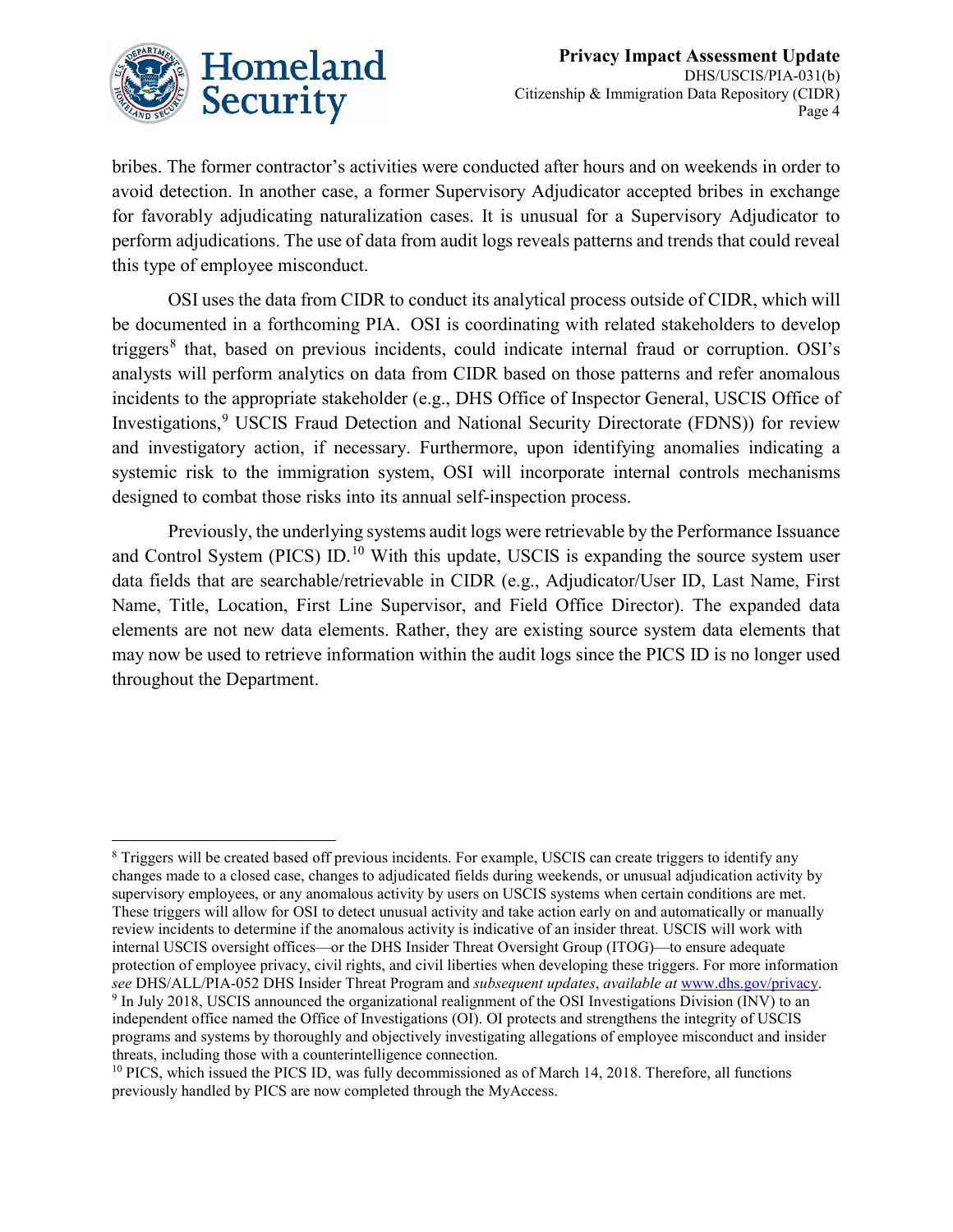

# **Privacy Impact Analysis**

#### **Authorities and Other Requirements**

The legal authority to operate CIDR does not change with this update. The legal authorities supporting the collection of the information used by CIDR come from the Immigration and Nationality Act (INA) Immigration and Nationality Act, sections 101 and 103, as amended [\(8](https://api.fdsys.gov/link?collection=uscode&title=8&year=mostrecent§ion=1101&type=usc&link-type=html)  U.S.C. [§ 1101](https://api.fdsys.gov/link?collection=uscode&title=8&year=mostrecent§ion=1101&type=usc&link-type=html) and 1103), and the regulations issued pursuant thereto; sec. 453 and 454 of the Homeland Security Act of 2002 [\(Pub. L. 107-296\)](https://api.fdsys.gov/link?collection=plaw&congress=107&lawtype=public&lawnum=296&link-type=html); [Executive Order \(E.O.\) 12958,](https://www.federalregister.gov/executive-order/12958) and as amended; [E.O. 13388;](https://www.federalregister.gov/executive-order/13388) and E.O. 12333, as amended.

The Citizenship and Immigration Data Repository System of Records Notice (SORN) continues to provide coverage for the CIDR system.<sup>[11](#page-5-0)</sup> Furthermore, the following SORNs provide coverage for CIDR receiving data from CLAIMS 3, planned future data sets, $^{12}$  $^{12}$  $^{12}$  and other USCIS systems:

- Benefits Information System,<sup>[13](#page-5-2)</sup> covers USCIS's collection, use, maintenance, dissemination, and storage of benefit request information, including case processing and decisional data not included in the Alien File;
- Asylum Information and Pre-Screening,  $14$  covers the collection and use of affirmative asylum applications,<sup>[15](#page-5-4)</sup> applications filed with USCIS for suspension of deportation, special rule cancellation of removal pursuant to the Nicaraguan Adjustment and Central American Relief Act,<sup>[16](#page-5-5)</sup> credible fear screening cases,<sup>[17](#page-5-6)</sup> and reasonable fear<sup>[18](#page-5-7)</sup> screening cases;
- Refugee Case Processing and Security Screening Information,  $19$  covers the collection and use of data relating to refugee applicants, refugee derivatives, and follow-to-join applicants;

<span id="page-5-0"></span><sup>&</sup>lt;sup>11</sup> DHS/USCIS-012 Citizenship and Immigration Data Repository (CIDR), 83 FR 19082 (May 1, 2018).

<span id="page-5-1"></span><sup>&</sup>lt;sup>12</sup> As USCIS adds data sets to CIDR, they will be added to Appendix A. The Appendix will also be updated to include any new SORNs.<br><sup>13</sup> DHS/USCIS-007 Benefits Information System, 81 FR 72069 (Oct. 19, 2016).

<span id="page-5-2"></span>

<span id="page-5-3"></span><sup>&</sup>lt;sup>14</sup> DHS/USCIS-010 Asylum Information and Pre-Screening, 80 FR 74781 (Nov. 30, 2015).

<span id="page-5-4"></span><sup>&</sup>lt;sup>15</sup> USCIS, through its Asylum Division, administers the affirmative asylum program to provide protection to qualified individuals in the United States who have suffered past persecution or have a well-founded fear of future persecution in their country of origin, as outlined under Section 208 of the Immigration and Nationality Act (INA), 8 U.S.C. § 1158 and 8 CFR Part 208. To obtain asylum, the individual must be physically present in the United States. Generally, an individual may apply for affirmative asylum status regardless of how he or she arrived in the United States or his or her current immigration status.

<span id="page-5-5"></span><sup>16</sup> *See* Nicaraguan Adjustment and Central American Relief Act, Pub. L. No. 105-100, § 203, 111 Stat. 2193, 2196- 200 (1997).

<span id="page-5-6"></span><sup>17</sup> *See* 8 U.S.C. § 1225(b)(1)(B).

<span id="page-5-7"></span><sup>18</sup> *See* 8 CFR Part 208.31.

<span id="page-5-8"></span><sup>&</sup>lt;sup>19</sup> DHS/USCIS-017 Refugee Case Processing and Security Screening Information System of Records, 81 FR 72075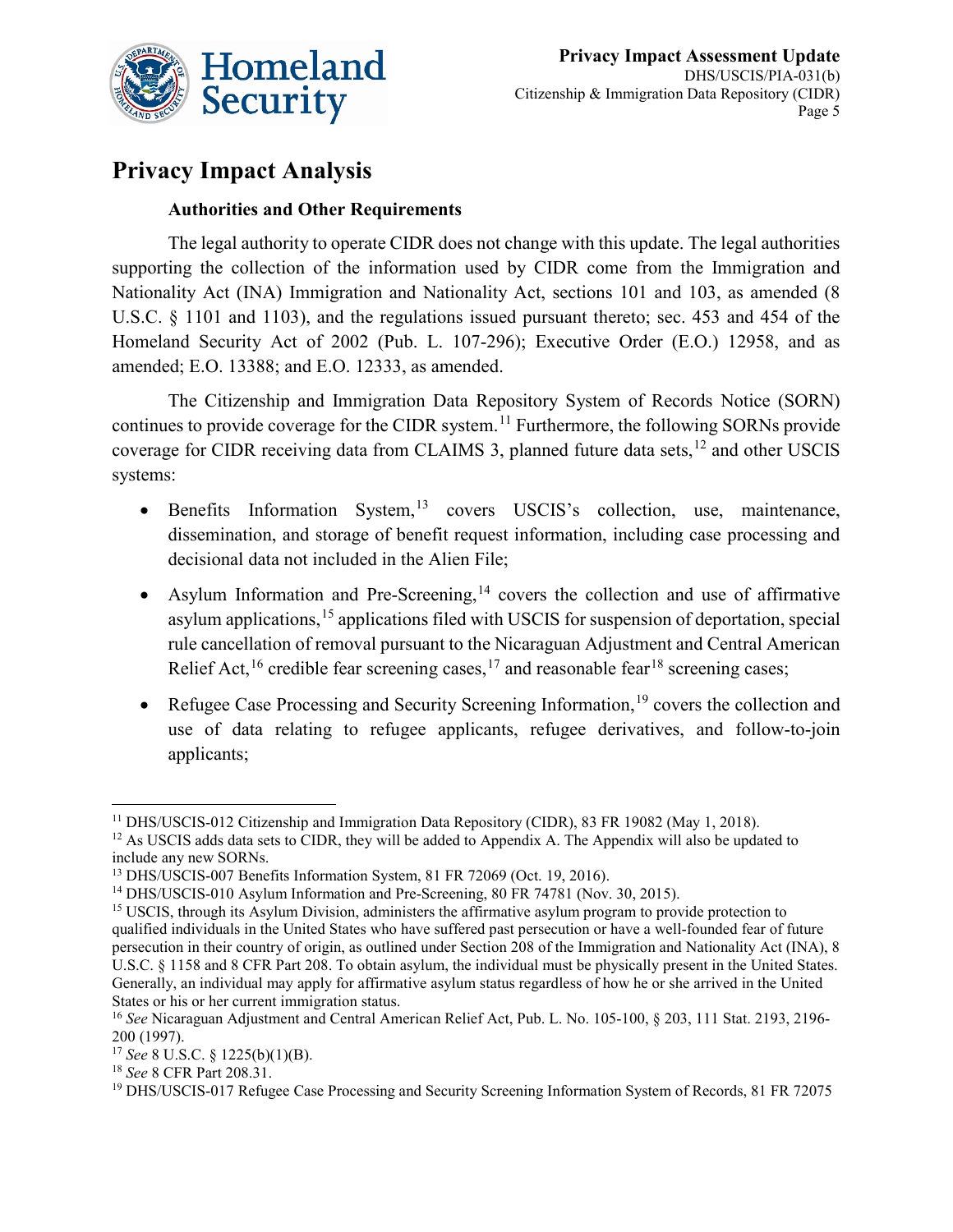

- Alien File, Index, and National File Tracking System,<sup>[20](#page-6-0)</sup> covers the paper and electronic copy Alien File and/or Receipt File, supplemental forms, supplemental evidence, and identity history summaries (formally known as the Record of Arrest and Prosecution Sheet (RAP sheets)), but does not include all case processing and decisional data;
- Fraud Detection and National Security Records,  $^{21}$  $^{21}$  $^{21}$  covers FDNS's general collection, use, maintenance, and sharing of records for fraud, public safety, national security, and intelligence purposes.
- Internal Affairs System of Records<sup>[22](#page-6-2)</sup> covers OSI's access and use of source system audit logs.

CIDR received a final Authority to Operate (ATO) May 11, 2017, and is subject to renewal every three years.

USCIS is continuing to draft a CIDR retention schedule. USCIS is proposing to retain audit logs, record searches, and reports for at least five years, but not more than 25 years, after the last interaction with the individual. USCIS proposes to retain a record of the classified search request, the results of the request for a minimum of five years, in accordance with Director of Central Intelligence Directive (DCID) 6/3, and up to 25 years. Finally, USCIS is proposing to retain classified background check results from immigration requests for 100 years from the subject's date of birth. CIDR does not retain the replicated data sets from the underlying USCIS data systems. Data supplied by these systems are retained in the source system in accordance with their respective retention schedules. Records used as part of a benefit determination will be maintained in the paper or electronic Alien File and processed in the respective USCIS case management system. USCIS transfers Alien Files to the custody of the National Archives and Records Administration (NARA) 100 years after the individual's date of birth.

This update does not impact the Paperwork Reduction Act (PRA) section in DHS/USCIS/PIA-031(a). While there are no forms directly associated with CIDR, the information within CIDR may originally be derived from USCIS applications that are covered by the PRA. Further detail on how these various forms cover the initial collection of information from the individual and how they are used may be found in the Benefit Request Intake Process PIA.<sup>[23](#page-6-3)</sup>

<sup>(</sup>Oct. 19, 2016).

<span id="page-6-0"></span><sup>&</sup>lt;sup>20</sup> DHS/USCIS/ICE/CBP-001 Alien File, Index, and National File Tracking System of Records, 82 FR 43556 (Sep. 18, 2017). The Alien File, Index, and National File Tracking System of Records is the official record system that contains information regarding the transactions of an individual as he/she passes through the U.S. immigration and inspection process. It may also contain information related to U.S. born citizens and others involved in certain immigration crimes. Final Rule for Privacy Act Exemptions, 78 FR 69983 (Nov. 22, 2013).

<span id="page-6-1"></span><sup>21</sup> DHS/USCIS-006 Fraud Detection and National Security, 77 FR 47411 (Aug. 8, 2012).

<span id="page-6-2"></span> $^{22}$  DHS/ALL-020 Internal Affairs System of Records, 79 FR 23361, (April 28, 2014).

<span id="page-6-3"></span><sup>23</sup> *See* DHS/USCIS/PIA-061 Benefit Request Intake Process, *available at* [www.dhs.gov/privacy.](http://www.dhs.gov/privacy) See Appendix A of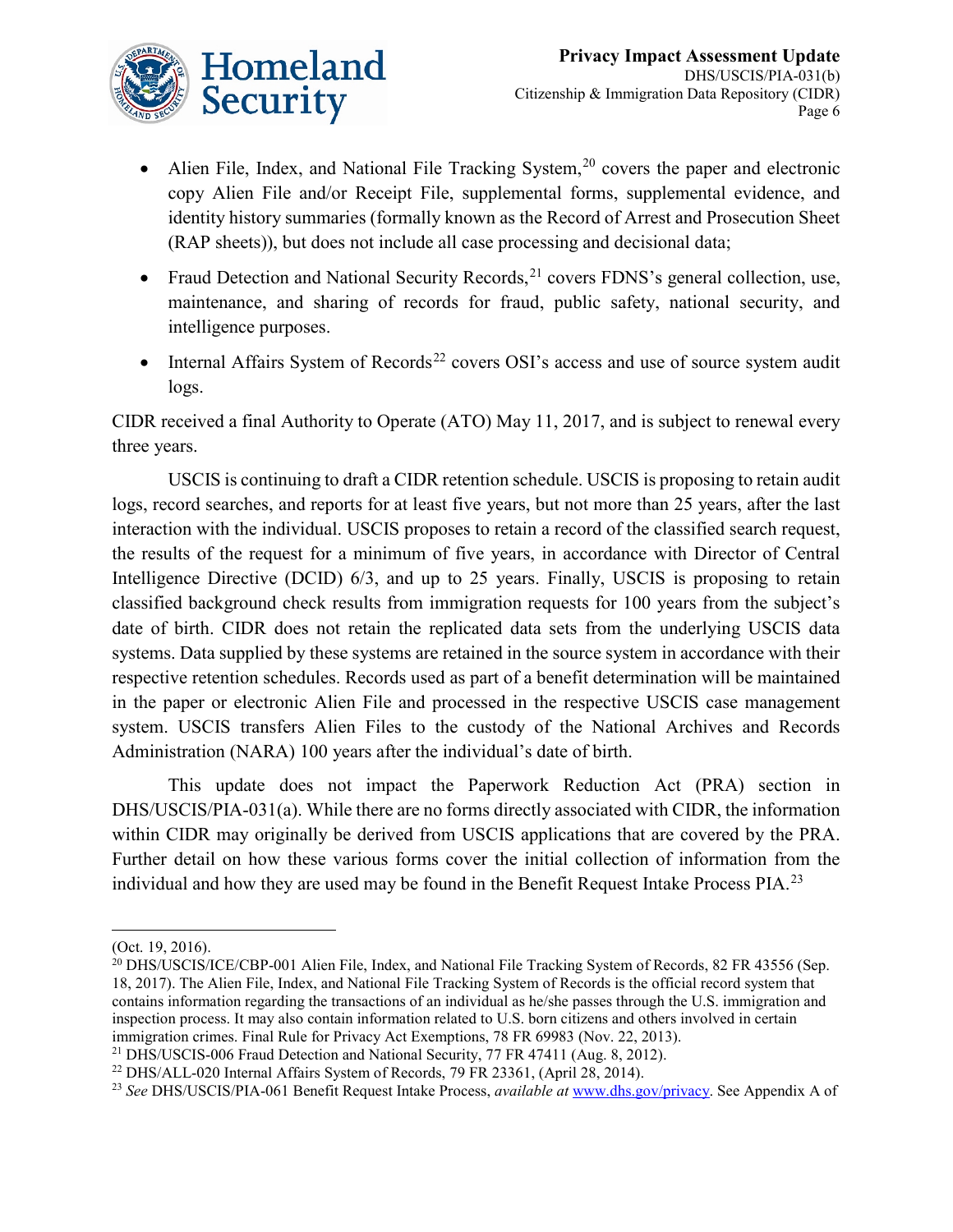

#### **Characterization of the Information**

#### *Data Sources (Systems)*

CIDR was developed to be able to replicate data from the USCIS IT systems used to process immigrant and nonimmigrant applications and petitions or other immigration requests. CIDR now uses  $eCISCOR<sup>24</sup>$  $eCISCOR<sup>24</sup>$  $eCISCOR<sup>24</sup>$  as its primary data source to access CLAIMS 3 data and to access planned future data sets. eCISCOR stores incrementally updated copies of transactional source systems' data for use by DHS end-users for reporting, analytic, and data sharing purposes. eCISCOR accesses source system information and translates it from the source system format to an eCISCOR readable format for consumption by other USCIS source systems. USCIS is relying on extracting immigration request data via eCISCOR, rather than directly from the source systems, which reduces disruptions to the source systems.

The process for transferring data from the unclassified to the classified network remains unchanged from the January 2017 PIA. USCIS controls what and when data is transferred by placing it into a file drop zone on the unclassified domain. The CDS then extracts the data, validates, scans, and transfers it to a file drop zone in the classified domain.

As for the remaining data sources planned to be ingested into CIDR, many of the systems identified as data sources in the January 2017 PIA have been updated or replaced as part of a recent IT modernization effort. For example, USCIS now process many immigrant and non-immigration applications and petitions in USCIS Electronic Immigration System (USCIS ELIS)<sup>[25](#page-7-1)</sup> rather than CLAIMS  $4,^{26}$  $4,^{26}$  $4,^{26}$  which is planned to be decommissioned, and Global,<sup>[27](#page-7-3)</sup> rather than RAPS/APSS,<sup>[28](#page-7-4)</sup> which has been retired. As USCIS adds the planned future data sets to CIDR, the source system and its data sets will be added to Appendix A.

#### *Expansion of Retrievable Data Elements*

CIDR maintains limited information on the users of the underlying systems through audit logs that OSI uses to discover linkages in which an employee, either for personal gain or by

<span id="page-7-0"></span>that PIA for specific forms and associated OMB Control Numbers.<br><sup>24</sup> See DHS/USCIS/PIA-023(b) eCISCOR, *available at* www.dhs.gov/privacy.

<span id="page-7-2"></span><span id="page-7-1"></span><sup>&</sup>lt;sup>25</sup> See DHS/USCIS/PIA-056 USCIS ELIS, *available at*  $\frac{www.dhs.gov/privacy.}{www.dhs.gov/privacy.}$  $\frac{www.dhs.gov/privacy.}{www.dhs.gov/privacy.}$  $\frac{www.dhs.gov/privacy.}{www.dhs.gov/privacy.}$ <sup>26</sup> CLAIMS 4 is an electronic case management application tracking and processing system used as automated support for the variety of tasks associated with processing and adjudicating N-400, *Applications for Naturalization*. For more information, *see* DHS/USCIS/PIA-015 [Computer Linked Application Information Management System 4](https://www.dhs.gov/publication/dhsuscispia-015b-computer-linked-application-information-management-system-4-claims-4)  [\(CLAIMS 4\) Update,](https://www.dhs.gov/publication/dhsuscispia-015b-computer-linked-application-information-management-system-4-claims-4) *available at* [www.dhs.gov/privacy.](http://www.dhs.gov/privacy)

<span id="page-7-3"></span>

<span id="page-7-4"></span><sup>&</sup>lt;sup>28</sup> RAPS is used to verify the status of asylum applicants, asylees, and their dependents, to assist with the verification of an individual's immigration history in the course of a review of visa petitions and other benefit applications as well. APSS supports USCIS in the screening of individuals in the expedited removal process and of individuals subject to reinstatement of a final order of removal or an administrative removal order based on a conviction of an aggravated felony to determine whether they have credible fear or reasonable fear. For more information, *see* DHS/USCIS/PIA-027 Refugees, Asylum, and Parole System (RAPS) and the Asylum Pre-Screening System (APSS) Update, *available at* [www.dhs.gov/privacy.](http://www.dhs.gov/privacy)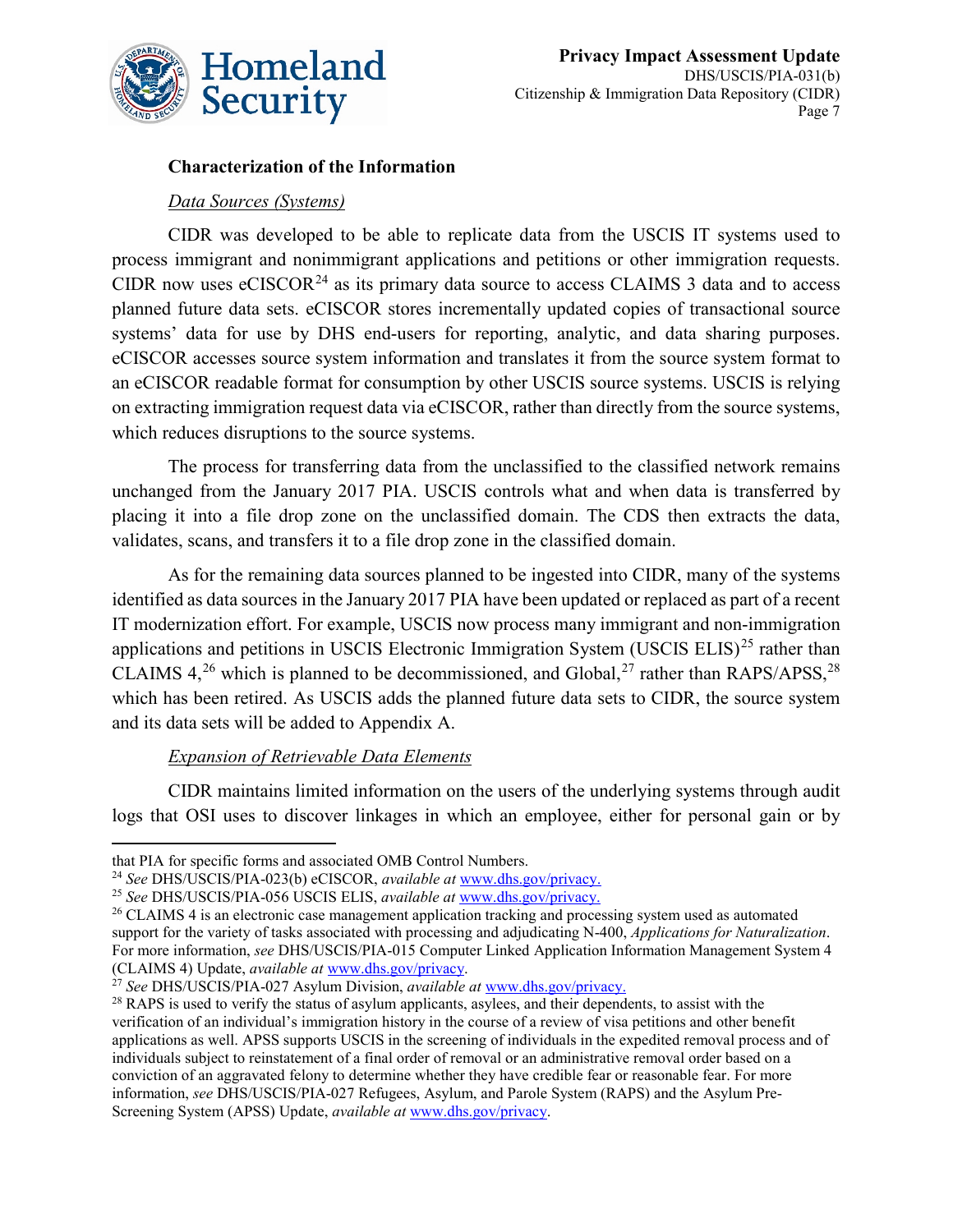

coercion, may be attempting to manipulate the immigration system. Identification of such linkages using data from CIDR allows OSI to identify appropriate internal control mechanisms to put in place to prevent these actions – mechanisms that can be tested annually. Previously, these records were retrievable by a PICS ID. The expanded data elements are not new data elements. Rather, they are existing source system data elements that may now be used to retrieve information within the audit logs since the PICS ID is no longer used throughout the Department. USCIS is updating this PIA to reflect additional data fields that are searchable/retrievable in CIDR, related to the adjudicator, including:

- Adjudicator/User ID;
- Last Name;
- First Name;
- Title;
- Location;
- First Line Supervisor; and
- Field Office Director.

All other data elements are unchanged from the January 2017 PIA. Because CLAIMS 3 is the only data set ingested into CIDR as of publication of this PIA, the data elements are reflective of those available to CIDR from the underlying data available in CLAIMS 3. Should the data elements change when future data sets are ingested into CIDR, USCIS will update PIA Appendix A, documenting the source system and corresponding data elements from the respective system. USCIS will continually update this Appendix as more source systems are ingested and new data elements outside what was previously captured in DHS/USCIS/PIA-031(a) and this PIA Update are added.

**Privacy Risk:** There is a risk that the data that eCISCOR sends to CIDR is inaccurate and untimely.

**Mitigation:** This risk is partially mitigated. eCISCOR depends on the accuracy and quality of information provided by the source systems. Data maintained in eCISCOR is frequently updated to capture data changes. This process reduces the risk of data discrepancies between eCISCOR and the source systems. In addition, eCISCOR access is limited to read-only connectivity, to preserve the integrity and accuracy of the information derived from USCIS source systems.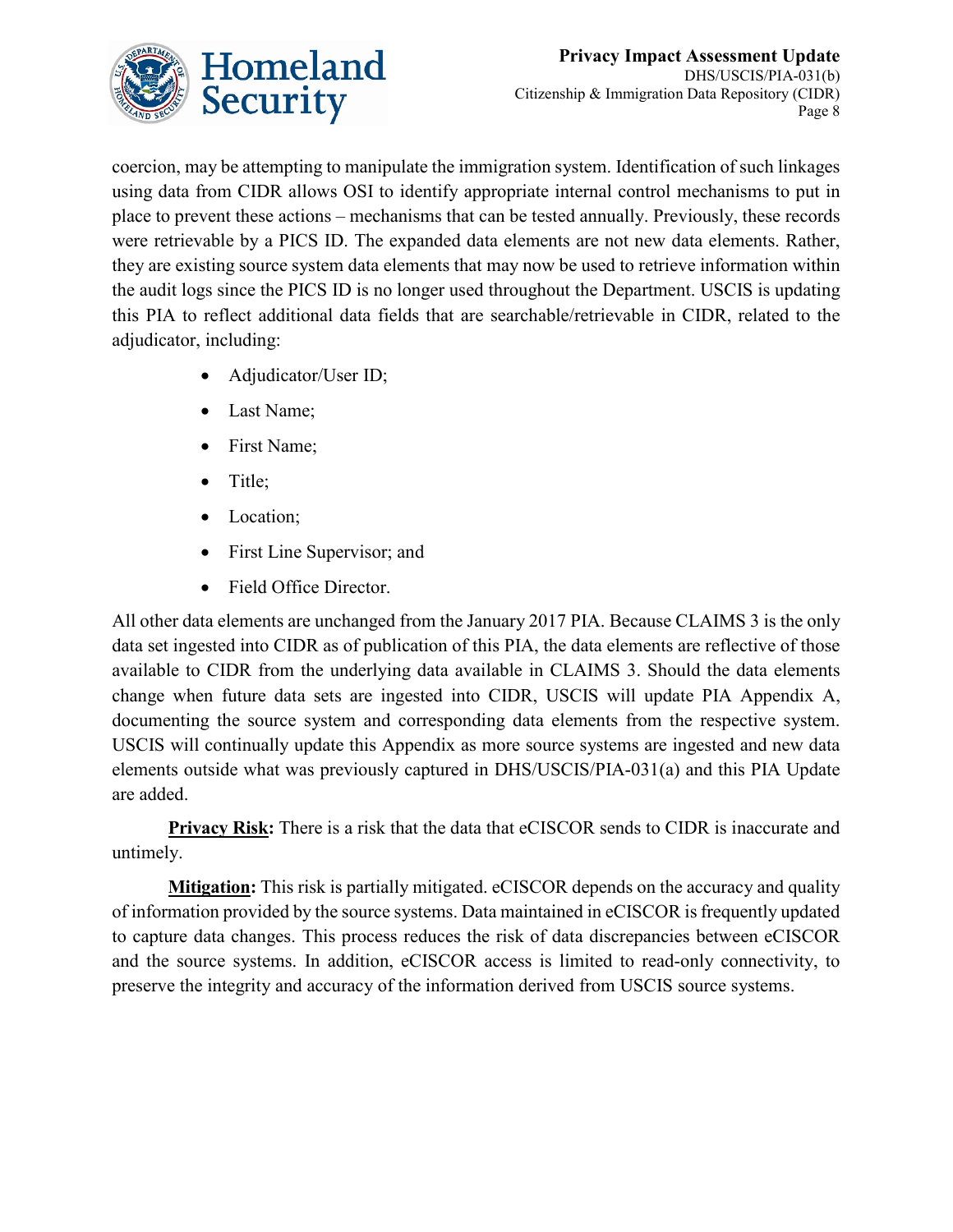

#### **Uses of the Information**

#### *Fraud Detection and National Security Directorate (FDNS)*

FDNS's use of CIDR remains unchanged from DHS/USCIS/PIA-031(a) issued January 2017. FDNS continues to use CIDR to enhance USCIS' vetting capabilities and respond to RFIs involving classified information.

#### *Office of Security and Integrity (OSI)*

OSI's use of CIDR remains unchanged from DHS/USCIS/PIA-031(a) issued January 2017. OSI continues to use CIDR in support of its mission, which includes analyzing existing data sets from internal sources to identify anomalies that could indicate insider corruption or fraud. However, USCIS previously identified the PIB as a user of CIDR. Due to organizational changes within OSI, PIB is no longer being referenced as the sole user. Instead, USCIS is updating this PIA to state that information from CIDR will be used by OSI in support of fulfilling the statutory requirements of Section 453 of the Homeland Security Act.

#### **Notice**

This update does not impact the notice to individuals. USCIS is providing general notice through this PIA update and the CIDR SORN.

#### **Data Retention by the project**

This update does not impact the retention of information in CIDR. USCIS is drafting a CIDR retention schedule. USCIS is proposing to retain audit logs, record searches, and reports for at least five years, but not more than 25 years, after the last interaction with the individual. USCIS proposes to retain a record of the classified search request, the results of the request for a minimum of five years, in accordance with Director of Central Intelligence Directive (DCID) 6/3, and up to 25 years. Finally, USCIS is proposing to retain classified background check results from immigration requests for 100 years from the subject's date of birth. CIDR does not retain the replicated data sets from the underlying USCIS data systems. Data supplied by these systems are retained in the source system in accordance with their respective retention schedules. Records used as part of a benefit determination will be maintained in the Alien File and processed in the respective USCIS case management system. USCIS transfers Alien Files to the custody of NARA 100 years after the individual's date of birth.

**Privacy Risk:** CIDR does not have a NARA-approved records retention schedule, which could result in records being retained for longer than necessary.

**Mitigation:** This risk is partially mitigated. USCIS is developing a retention schedule for CIDR and will not delete records until a retention schedule is approved by NARA. USCIS plans to propose a NARA schedule that is to be consistent with the concept of retaining data only for as long as necessary to support USCIS mission. Until USCIS completes a NARA-approved retention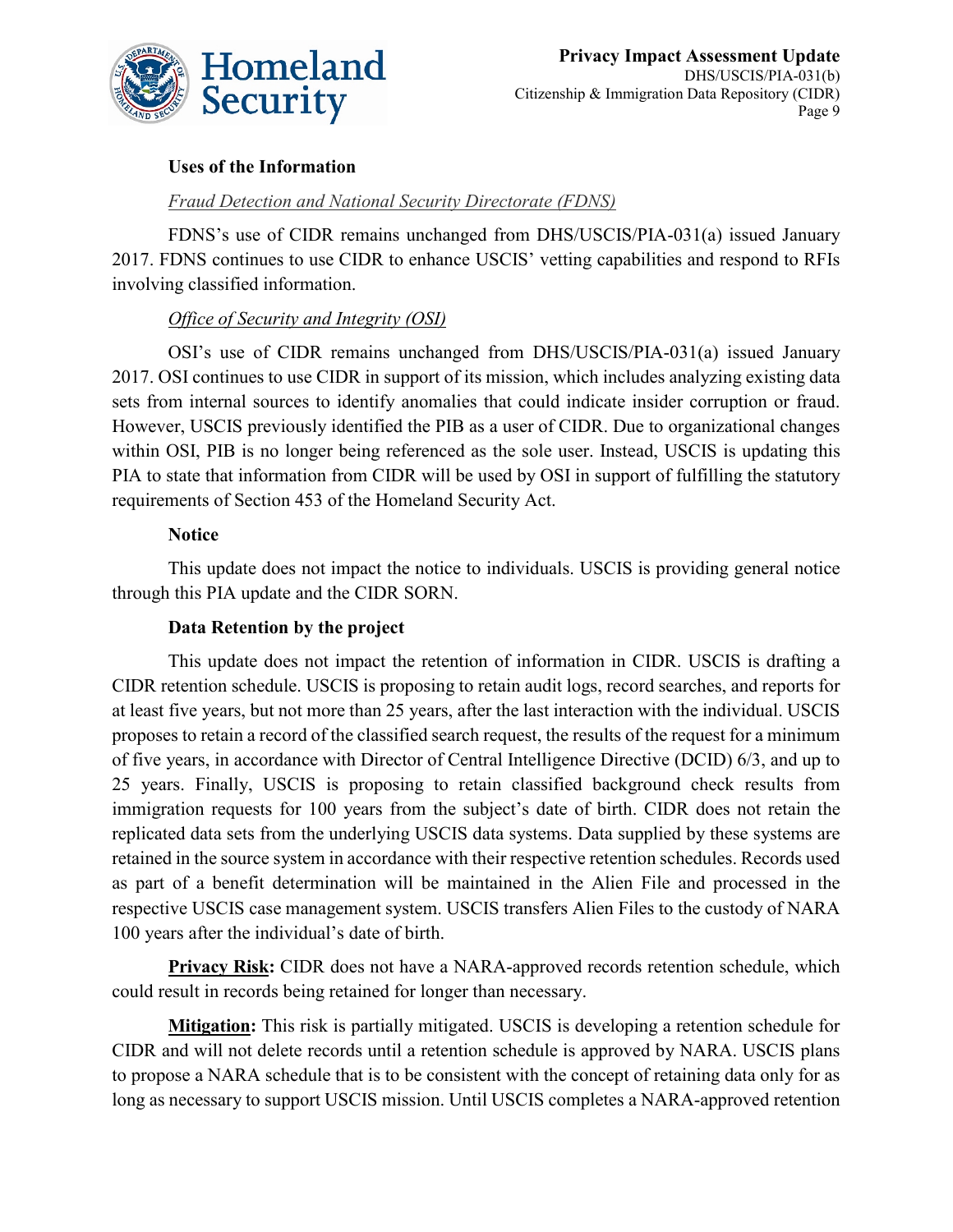

schedule, USCIS plans to maintain all records indefinitely in accordance with the Federal Records Act, which prohibits agencies from destroying records without a NARA-approved schedule.

#### **Information Sharing**

This update does not impact the external sharing in CIDR. USCIS continues to share information outlined in Section 6.0 of the DHS/USCIS/PIA-031(a) Citizenship and Immigration Data Repository PIA, published in January 2017.

#### **Redress**

This update does not impact how access, redress, and correction may be sought through USCIS. DHS exempted CIDR records from general access provisions pursuant to 5 U.S.C. § 552a(k)(l) and (2). USCIS reviews each request for information within CIDR to determine whether or not the record within CIDR meets the requirements of the exemptions and, as appropriate, disclose information that does not meet the requirements. This does not prevent the individual from gaining access to his or her records that are found within the original source system. Persons may seek access to records maintained in the source systems that feed into CIDR.

USCIS continues to provide individuals with access to their information through Privacy Act or Freedom of Information Act (FOIA) requests. Individuals not covered by the Privacy Act or Judicial Redress Act (JRA) still may obtain access to records consistent with FOIA unless disclosure is prohibited by law or if the agency reasonably foresees that disclosure would harm an interest protected by an exemption. U.S. Citizens and Lawful Permanent Residents may also file a Privacy Act request to access their information. If an individual would like to file a Privacy Act or FOIA request to view his or her USCIS record, the request can be mailed to the following address:

National Records Center Freedom of Information Act/Privacy Act Program P. O. Box 648010 Lee's Summit, MO 64064-8010

Persons not covered by the Privacy Act or JRA are not able to amend their records through FOIA. Should a non-U.S. person find inaccurate information in his or her record received through FOIA, he or she may visit a local USCIS Field Office to identify and amend inaccurate records with evidence.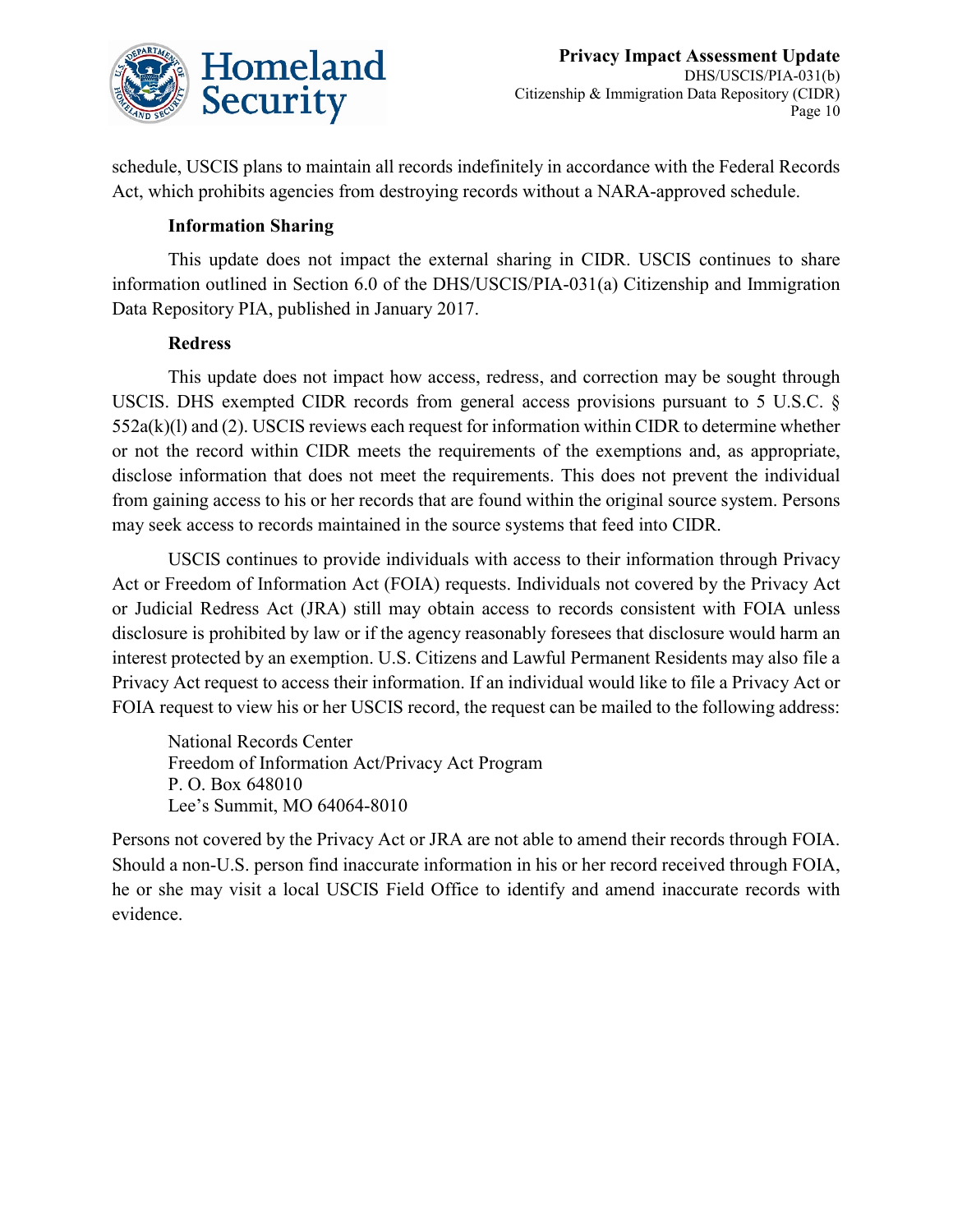

#### **Auditing and Accountability**

There is no change to CIDR's auditing and accountability procedures. USCIS continues to follow the requirements of the DHS 4300A Sensitive Systems Handbook for information assurance and security and employs access controls and an aggressive auditing strategy that goes above and beyond the requirements of DCID 6/3, section 4.B.2.a(4), to ensure the data is secure, and the system is used for the stated purposes.

# **Responsible Official**

Donald K. Hawkins Privacy Officer U.S. Citizenship and Immigration Services Department of Homeland Security

# **Approval Signature**

Original, signed copy on file with the DHS Privacy Office.

Jonathan R. Cantor Acting Chief Privacy Officer Department of Homeland Security

 $\mathcal{L}_\mathcal{L}$